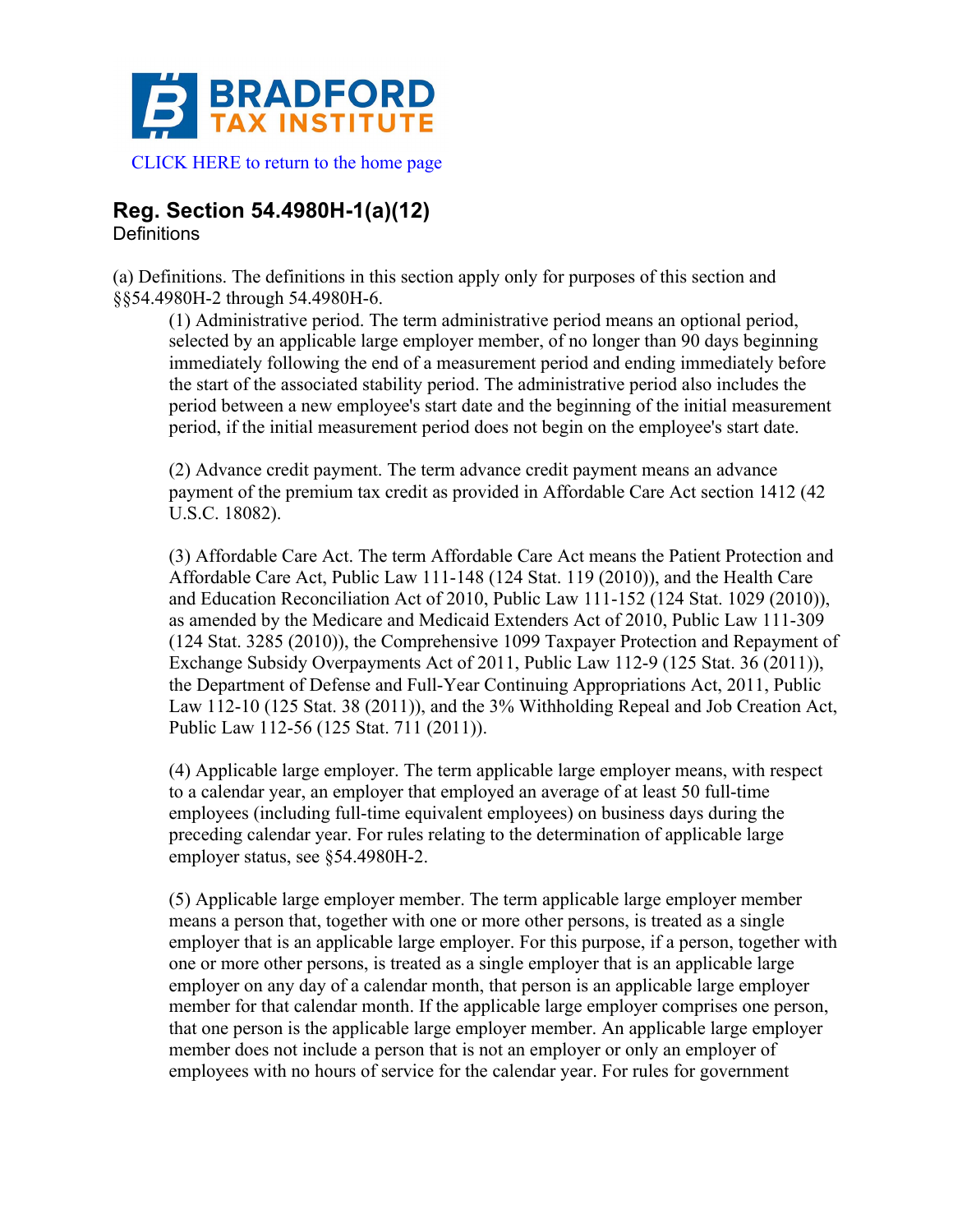entities, and churches, or conventions or associations of churches, see §54.4980H- $2(b)(4)$ .

(6) Applicable premium tax credit. The term applicable premium tax credit means any premium tax credit that is allowed or paid under section 36B and any advance payment of such credit.

(7) Bona fide volunteer. The term bona fide volunteer means an employee of a government entity or an organization described in section 501(c) that is exempt from taxation under section 501(a) whose only compensation from that entity or organization is in the form of-

(i) Reimbursement for (or reasonable allowance for) reasonable expenses incurred in the performance of services by volunteers, or

(ii) Reasonable benefits (including length of service awards), and nominal fees, customarily paid by similar entities in connection with the performance of services by volunteers.

(8) Calendar month. The term calendar month means one of the 12 full months named in the calendar, such as January, February, or March.

(9) Church or a convention or association of churches. The term church or a convention or association of churches has the same meaning as provided in §1.170A-9(b).

(10) Collective bargaining agreement. The term collective bargaining agreement means an agreement that the Secretary of Labor determines to be a collective bargaining agreement, provided that the health benefits provided under the collective bargaining agreement are the subject of good faith bargaining between employee representatives and one or more employers, and the agreement between employee representatives and one or more employers satisfies section 7701(a)(46).

(11) Cost-sharing reduction. The term cost-sharing reduction means a cost-sharing reduction and any advance payment of the reduction as defined under section 1402 of the Affordable Care Act and 45 CFR 155.20.

(12) Dependent. The term dependent means a child (as defined in section  $152(f)(1)$  but excluding a stepson, stepdaughter or an eligible foster child (and excluding any individual who is excluded from the definition of dependent under section 152 by operation of section  $152(b)(3)$ ) of an employee who has not attained age 26. A child attains age 26 on the 26th anniversary of the date the child was born. A child is a dependent for purposes of section 4980H for the entire calendar month during which he or she attains age 26. Absent knowledge to the contrary, applicable large employer members may rely on an employee's representation about that employee's children and the ages of those children. The term dependent does not include the spouse of an employee.

(13) Educational organization. The term educational organization means an entity described in  $\S1.170A-9(c)(1)$ , whether or not described in section 501(c)(3) and tax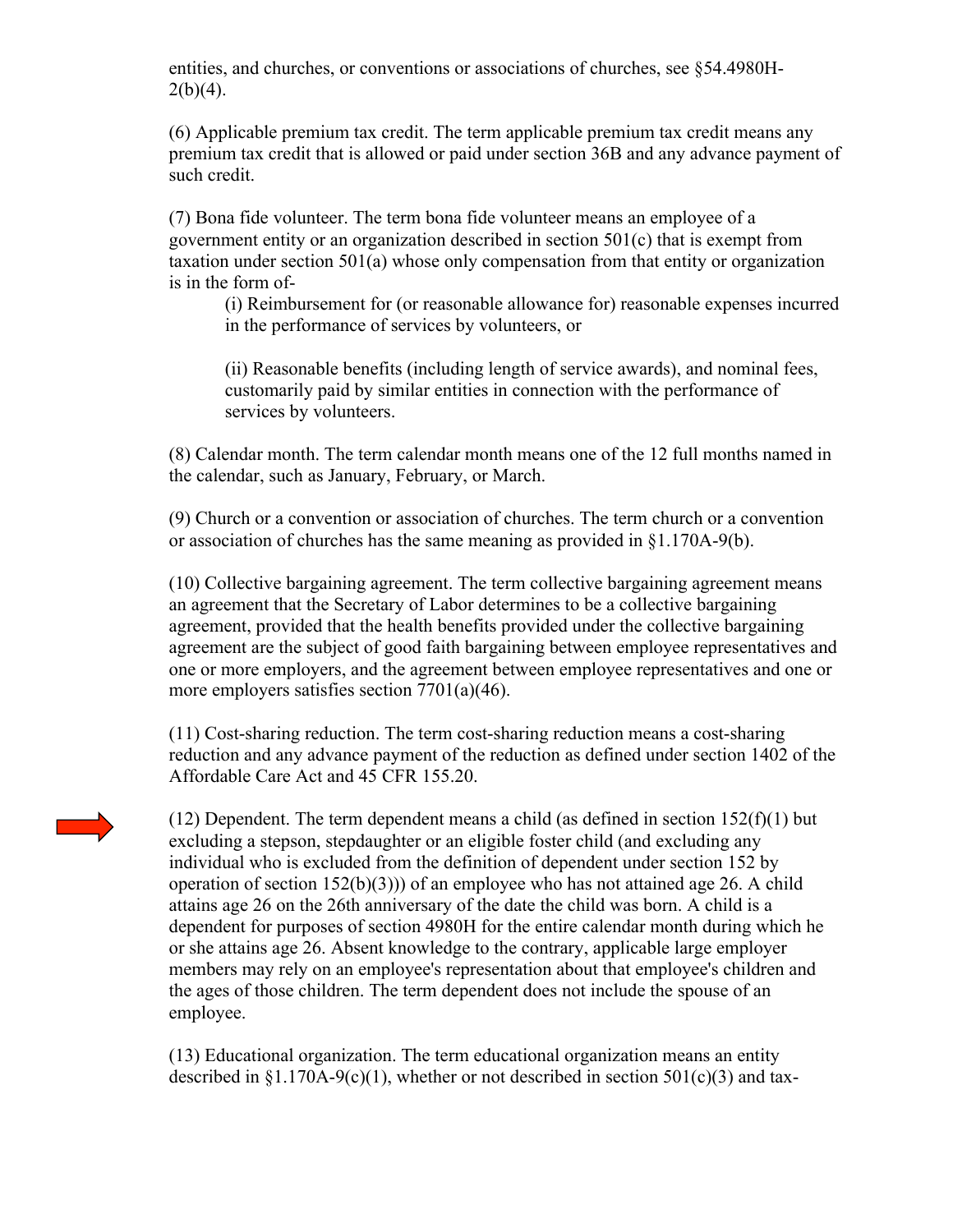exempt under section 501(a). Thus, the term educational organization includes taxable entities, tax-exempt entities and government entities.

(14) Eligible employer-sponsored plan. The term eligible employer-sponsored plan has the same meaning as provided under section 5000A(f)(2) and the regulations thereunder and any other applicable guidance.

(15) Employee. The term employee means an individual who is an employee under the common-law standard. See  $\S31.3401(c)$ -1(b). For purposes of this paragraph (a)(15), a leased employee (as defined in section  $414(n)(2)$ ), a sole proprietor, a partner in a partnership, a 2-percent S corporation shareholder, or a worker described in section 3508 is not an employee.

(16) Employer. The term employer means the person that is the employer of an employee under the common-law standard. See  $\S 31.3121(d)$ -1(c). For purposes of determining whether an employer is an applicable large employer, all persons treated as a single employer under section 414(b), (c), (m), or (o) are treated as a single employer. Thus, all employees of a controlled group of entities under section 414(b) or (c), an affiliated service group under section 414(m), or an entity in an arrangement described under section 414(o), are taken into account in determining whether the members of the controlled group or affiliated service group together are an applicable large employer. For purposes of determining applicable large employer status, the term employer also includes a predecessor employer (see paragraph (a)(36) of this section) and a successor employer.

(17) Employment break period. The term employment break period means a period of at least four consecutive weeks (disregarding special unpaid leave), measured in weeks, during which an employee of an educational organization is not credited with hours of service for an applicable large employer.

(18) Exchange. The term Exchange means an Exchange as defined in 45 CFR 155.20.

(19) Federal poverty line. The term federal poverty line means for a plan year any of the poverty guidelines (updated periodically in the Federal Register by the Secretary of Health and Human Services under the authority of 42 U.S.C. 9902(2)) in effect within six months before the first day of the plan year of the applicable large employer member's health plan, as selected by the applicable large employer member.

(20) Form W-2 wages. The term Form W-2 wages with respect to an employee refers to the amount of wages as defined under section 3401(a) for the applicable calendar year (required to be reported in Box 1 of the Form W-2 (Wage and Tax Statement)) received from an applicable large employer.

(21) Full-time employee.

(i) In general. The term full-time employee means, with respect to a calendar month, an employee who is employed an average of at least 30 hours of service per week with an employer. For rules on the determination of whether an employee is a full-time employee, including a description of the look-back measurement method and the monthly measurement method, see § 54.4980H-3.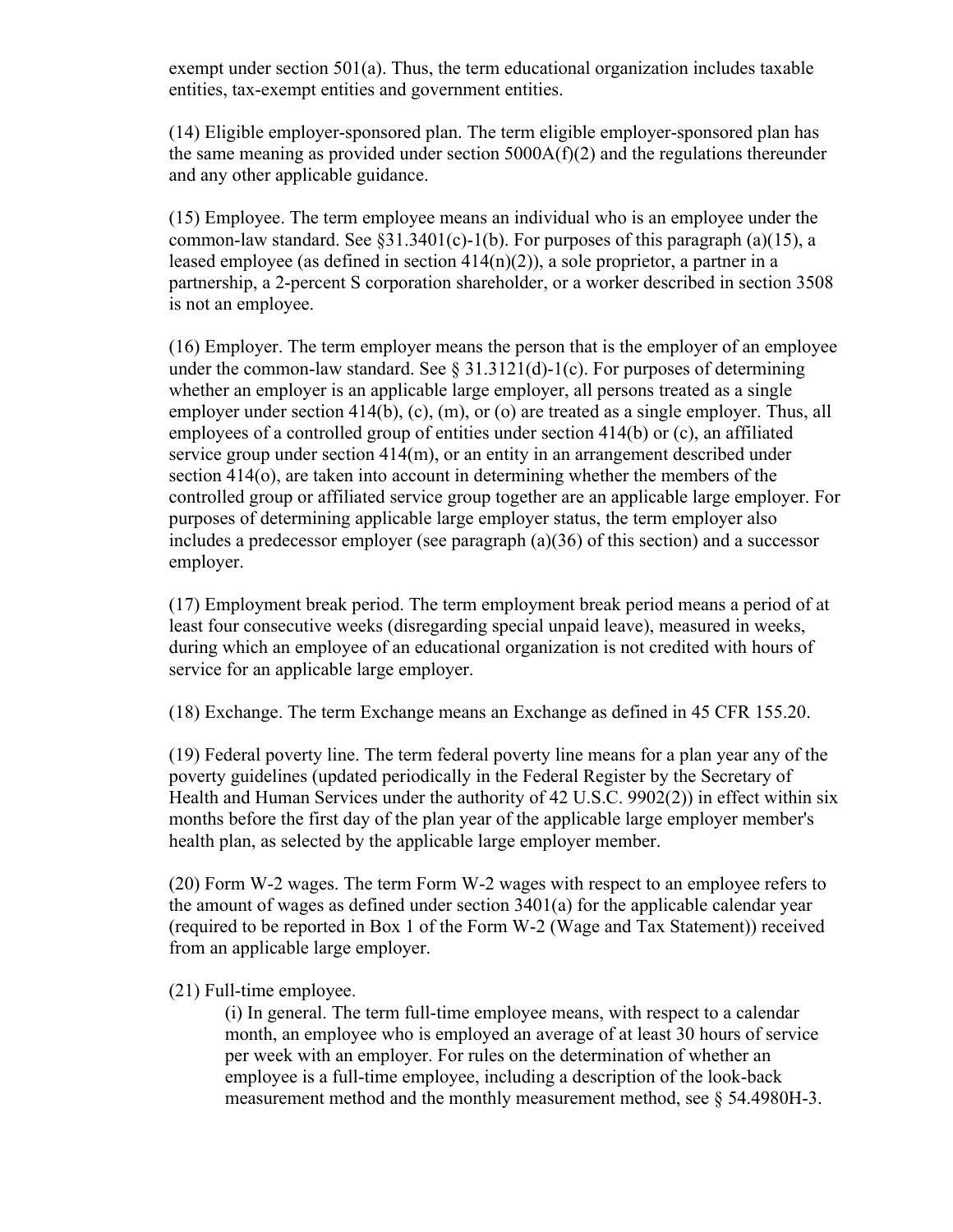The look-back measurement method for identifying full-time employees is available only for purposes of determining and computing liability under section 4980H and not for the purpose of determining status as an applicable large employer under §54.4980H-2.

(ii) Monthly equivalency. Except as otherwise provided in paragraph  $(a)(21)(iii)$ of this section, 130 hours of service in a calendar month is treated as the monthly equivalent of at least 30 hours of service per week, and this 130 hours of service monthly equivalency applies for both the look-back measurement method and the monthly measurement method for determining full-time employee status.

(iii) Determination of full-time employee status using weekly rule under the monthly measurement method. Under the optional weekly rule set forth in §54.4980H-3(c)(3), full-time employee status for certain calendar months is based on hours of service over four weekly periods and for certain other calendar months is based on hours of service over five weekly periods. With respect to a month with four weekly periods, an employee with at least 120 hours of service is a full-time employee, and with respect to a month with five weekly periods, an employee with at least 150 hours of service is a full-time employee. For purposes of this rule, the seven continuous calendar days that constitute a week (for example Sunday through Saturday) must be consistently applied for all calendar months of the calendar year.

(22) Full-time equivalent employee (FTE). The term full-time equivalent employee, or FTE, means a combination of employees, each of whom individually is not treated as a full-time employee because he or she is not employed on average at least 30 hours of service per week with an employer, who, in combination, are counted as the equivalent of a full-time employee solely for purposes of determining whether the employer is an applicable large employer. For rules on the method for determining the number of an employer's full-time equivalent employees, or FTEs, see §54.4980H-2(c).

(23) Government entity. The term government entity means the government of the United States, any State or political subdivision thereof, any Indian tribal government (as defined in section 7701(a)(40)) or subdivision of an Indian tribal government (determined in accordance with section 7871(d)), or any agency or instrumentality of any of the foregoing.

## (24) Hour of service.

(i) In general. The term hour of service means each hour for which an employee is paid, or entitled to payment, for the performance of duties for the employer; and each hour for which an employee is paid, or entitled to payment by the employer for a period of time during which no duties are performed due to vacation, holiday, illness, incapacity (including disability), layoff, jury duty, military duty or leave of absence (as defined in 29 CFR 2530.200b-2(a)). For the rules for determining an employee's hours of service, see §54.4980H-3.

(ii) Excluded hours.

(A) Bona fide volunteers. The term hour of service does not include any hour for services performed as a bona fide volunteer.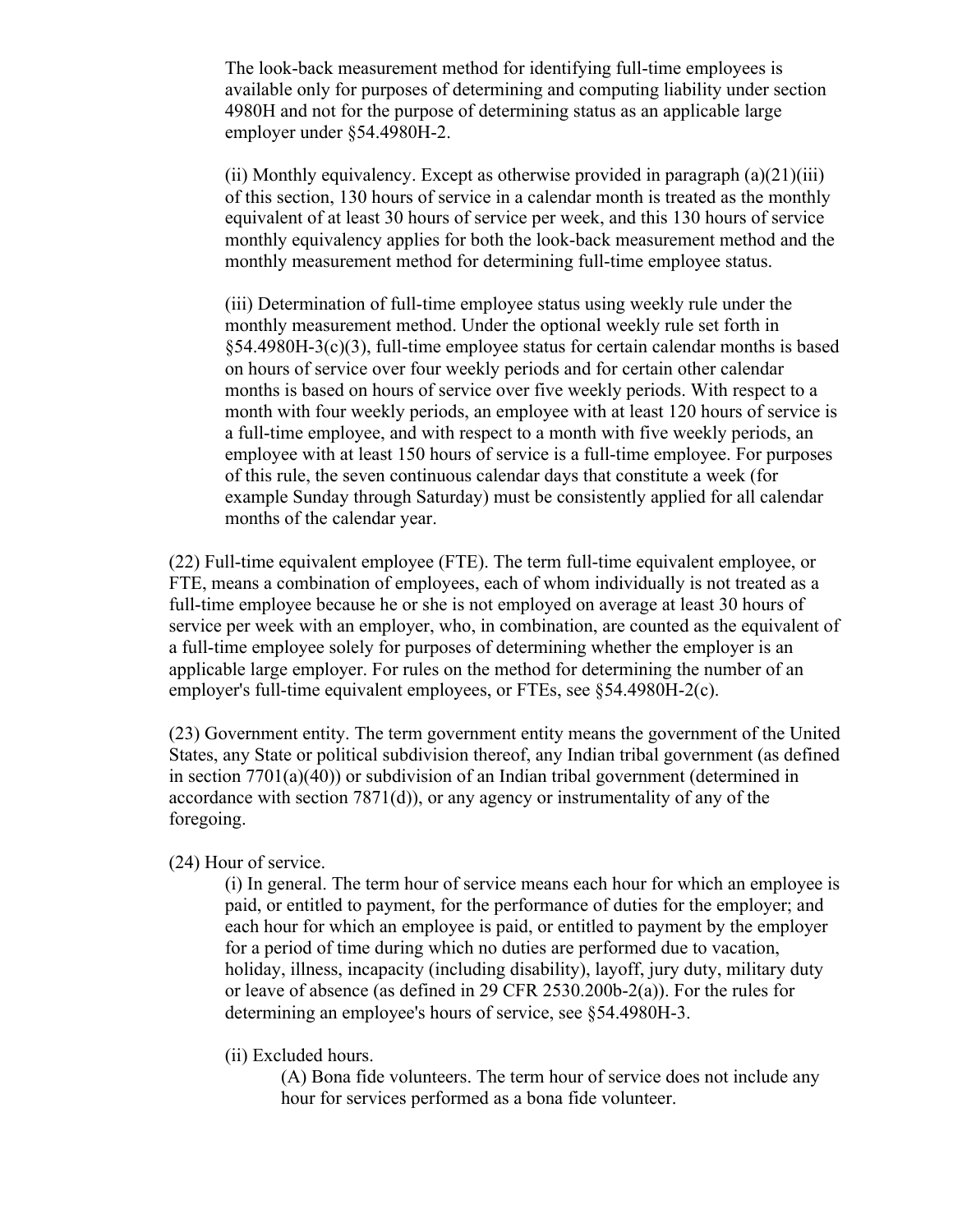(B) Work-study program. The term hour of service does not include any hour for services to the extent those services are performed as part of a Federal Work-Study Program as defined under 34 CFR 675 or a substantially similar program of a State or political subdivision thereof.

(C) Services outside the United States. The term hour of service does not include any hour for services to the extent the compensation for those services constitutes income from sources without the United States (within the meaning of sections 861 through 863 and the regulations thereunder).

(iii) Service for other applicable large employer members. In determining hours of service and status as a full-time employee for all purposes under section 4980H, an hour of service for one applicable large employer member is treated as an hour of service for all other applicable large employer members for all periods during which the applicable large employer members are part of the same group of employers forming an applicable large employer.

(25) Initial measurement period. The term initial measurement period means a period selected by an applicable large employer member of at least three consecutive months but not more than 12 consecutive months used by the applicable large employer as part of the look-back measurement method in §54.4980H-3(d).

(26) Limited non-assessment period for certain employees. References to the limited nonassessment period for certain employees refers to the limited period during which an employer will not be subject to an assessable payment under section 4980H(a), and in certain cases section 4980H(b), with respect to an employee as set forth in-

(i) Section 54.4980H-2(b)(5) (regarding the transition rule for an employer's first year as an applicable large employer),

(ii) Section 54.4980H-3(c)(2) (regarding the application of section 4980H for the three full calendar month period beginning with the first full calendar month in which an employee is first otherwise eligible for an offer of coverage under the monthly measurement method),

(iii) Section 54.4980H-3(d)(2)(iii) (regarding the application of section 4980H during the initial three full calendar months of employment for an employee reasonably expected to be a full-time employee at the start date, under the lookback measurement method),

(iv) Section 54.4980H-3(d)(3)(iii) (regarding the application of section 4980H during the initial measurement period to a new variable hour employee, seasonal employee or part-time employee determined to be employed on average at least 30 hours of service per week, under the look-back measurement method),

(v) Section 54.4980H-3(d)(3)(vii) (regarding the application of section 4980H following an employee's change in employment status to a full-time employee during the initial measurement period, under the look-back measurement method), and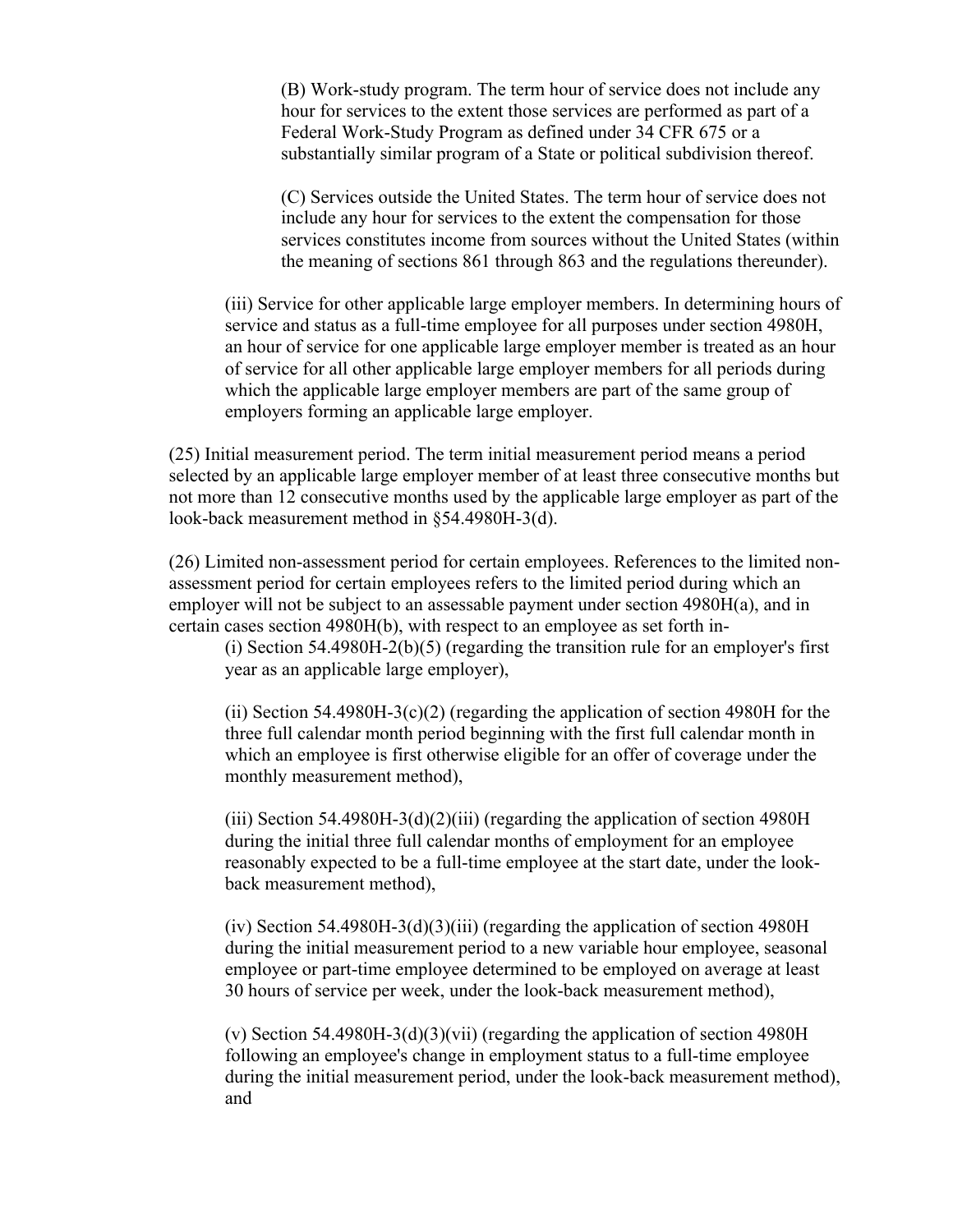(vi) Section 54.4980H-4(c) and §54.4980H-5(c) (regarding the application of section 4980H to the calendar month in which an employee's start date occurs on a day other than the first day of the calendar month).

(27) Minimum essential coverage. The term minimum essential coverage, or MEC, has the same meaning as provided in section 5000A(f) and any regulations or other guidance thereunder.

(28) Minimum value. The term minimum value has the same meaning as provided in section  $36B(c)(2)(C)(ii)$  and any regulations or other guidance thereunder.

(29) Month. The term month means-

 $(i)$  A calendar month as defined in paragraph  $(a)(8)$  of this section, or

(ii) The period that begins on any date following the first day of a calendar month and that ends on the immediately preceding date in the immediately following calendar month (for example, from February 2 to March 1 or from December 15 to January 14).

(30) New employee. Under the look-back measurement method, the term new employee means an employee who has been employed by an applicable large employer for less than one complete standard measurement period; for treatment of the employee as a new employee or continuing employee under the look-back measurement method following a period for which no hours of service are earned, see the rehire and continuing employee rules at §54.4980H-3(d)(6). Under the monthly measurement method, the term new employee means an employee who either has not previously been employed by the applicable large employer or has previously been employed by the applicable large employer but is treated as a new employee under the rehire and continuing employee rules at  $\S$  54.4980H-3(c)(4).

(31) Ongoing employee. The term ongoing employee means an employee who has been employed by an applicable large employer member for at least one complete standard measurement period. For the treatment of an ongoing employee as a new employee or continuing employee following a period for which no hours of service are earned, see the rehire and continuing employee rules at §54.4980H-3(d)(6).

(32) Part-time employee. The term part-time employee means a new employee who the applicable large employer member reasonably expects to be employed on average less than 30 hours of service per week during the initial measurement period, based on the facts and circumstances at the employee's start date. Whether an employer's determination that a new employee is a part-time employee is reasonable is based on the facts and circumstances at the employee's start date. Factors to consider in determining a new employee's full-time employee status are set forth in §54.4980H-3(d)(2)(ii).

(33) Period of employment. The term period of employment means the period of time beginning on the first date for which an employee is credited with an hour of service for an applicable large employer (including any member of that applicable large employer) and ending on the last date on which the employee is credited with an hour of service for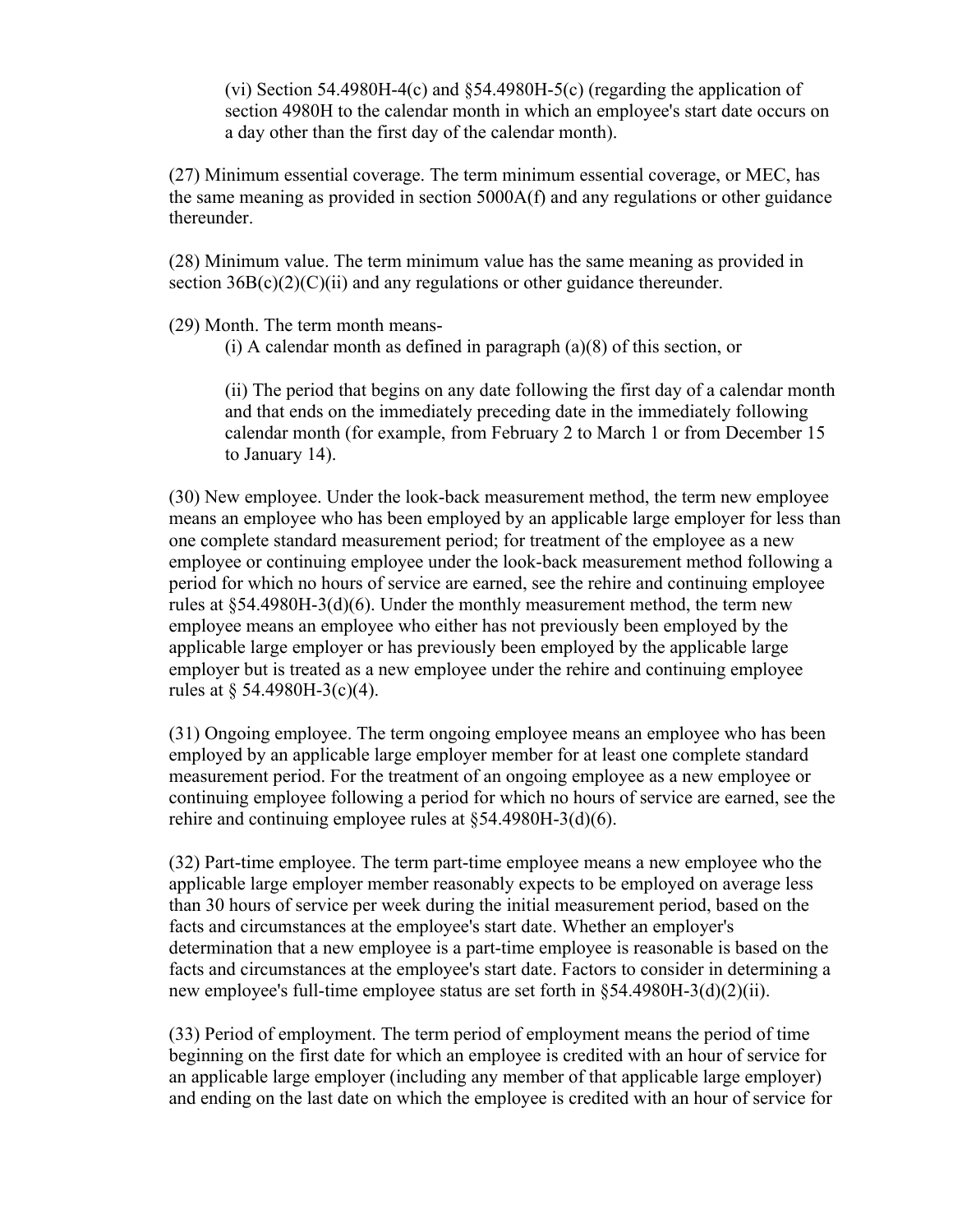that applicable large employer, both dates inclusive. An employee may have one or more periods of employment with the same applicable large employer.

(34) Person. The term person has the same meaning as provided in section  $7701(a)(1)$  and the regulations thereunder.

(35) Plan year. A plan year must be twelve consecutive months, unless a short plan year of less than twelve consecutive months is permitted for a valid business purpose. A plan year is permitted to begin on any day of a year and must end on the preceding day in the immediately following year (for example, a plan year that begins on October 15, 2015, must end on October 14, 2016). A calendar year plan year is a period of twelve consecutive months beginning on January 1 and ending on December 31 of the same calendar year. Once established, a plan year is effective for the first plan year and for all subsequent plan years, unless changed, provided that such change will only be recognized if made for a valid business purpose. A change in the plan year is not permitted if a principal purpose of the change in plan year is to circumvent the rules of section 4980H or these regulations.

(36) Predecessor employer. [Reserved]

(37) Qualified health plan. The term qualified health plan means a qualified health plan as defined in Affordable Care Act section 1301(a) (42 U.S.C. 18021(a)), but does not include a catastrophic plan described in Affordable Care Act section 1302(e) (42 U.S.C.  $18022(e)$ ).

(38) Seasonal employee. The term seasonal employee means an employee who is hired into a position for which the customary annual employment is six months or less.

(39) Seasonal worker. The term seasonal worker means a worker who performs labor or services on a seasonal basis as defined by the Secretary of Labor, including (but not limited to) workers covered by 29 CFR 500.20(s)(1), and retail workers employed exclusively during holiday seasons. Employers may apply a reasonable, good faith interpretation of the term seasonal worker and a reasonable good faith interpretation of 29 CFR 500.20(s)(1) (including as applied by analogy to workers and employment positions not otherwise covered under 29 CFR 500.20(s)(1)).

(40) Section 1411 Certification. The term Section 1411 Certification means the certification received as part of the process established by the Secretary of Health and Human Services under which an employee is certified to the employer under section 1411 of the Affordable Care Act as having enrolled for a calendar month in a qualified health plan with respect to which an applicable premium tax credit or cost-sharing reduction is allowed or paid with respect to the employee.

(41) Section 4980H(a) applicable payment amount. The term section 4980H(a) applicable payment amount means, with respect to any calendar month, 1/12 of \$2,000, adjusted for inflation in accordance with section 4980H(c)(5) and any applicable guidance thereunder.

(42) Section 4980H(b) applicable payment amount. The term section 4980H(b) applicable payment amount means, with respect to any calendar month, 1/12 of \$3,000,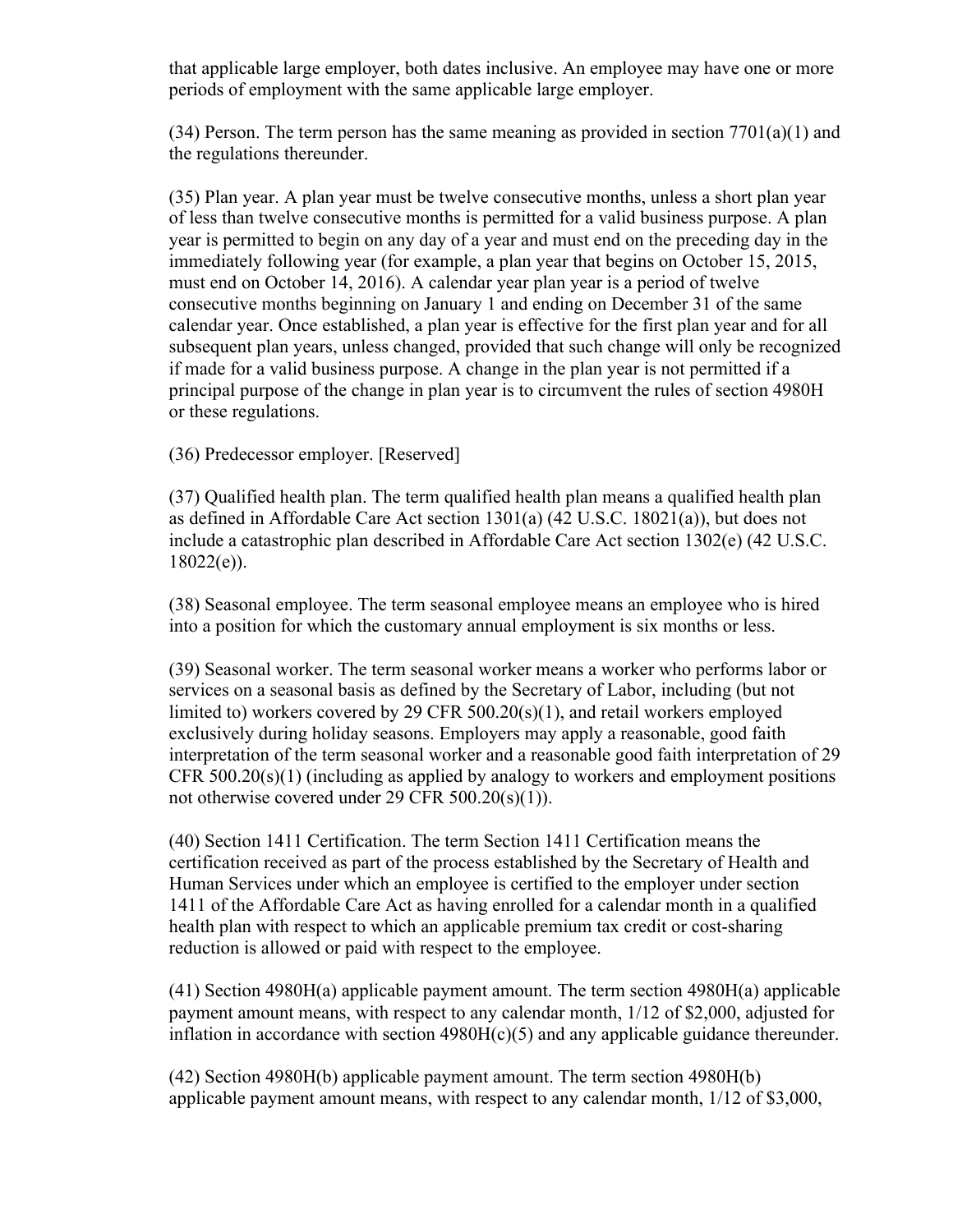adjusted for inflation in accordance with section  $4980H(c)(5)$  and any applicable guidance thereunder.

(43) Self-only coverage. The term self-only coverage means health insurance coverage provided to only one individual, generally the employee.

(44) Special unpaid leave. The term special unpaid leave means- (i) Unpaid leave that is subject to the Family and Medical Leave Act of 1993 (FMLA), Public Law 103-3, 29 U.S.C. 2601 et seq.;

(ii) Unpaid leave that is subject to the Uniformed Services Employment and Reemployment Rights Act of 1994 (USERRA), Public Law 103-353, 38 U.S.C. 4301 et seq.; or

(iii) Unpaid leave on account of jury duty.

(45) Stability period. The term stability period means a period selected by an applicable large employer member that immediately follows, and is associated with, a standard measurement period or an initial measurement period (and, if elected by the employer, the administrative period associated with that standard measurement period or initial measurement period), and is used by the applicable large employer member as part of the look-back measurement method in § 54.4980H-3(d).

(46) Standard measurement period. The term standard measurement period means a period of at least three but not more than 12 consecutive months that is used by an applicable large employer member as part of the look-back measurement method in  $§54.4980H-3(d)$ . See  $§54.4980H-3(d)(1)(ii)$  for rules on the use of payroll periods that include the beginning and end dates of the measurement period.

(47) Start date. The term start date means the first date on which an employee is required to be credited with an hour of service with an employer. For rules relating to when, following a period for which an employee does not earn an hour of service, that employee may be treated as a new employee with a new start date rather than a continuing employee, see the rehire and continuing employee rules at  $\S$  54.4980H-3(c)(4) and §54.4980H-3(d)(6).

(48) United States. The term United States means United States as defined in section 7701(a)(9).

(49) Variable hour employee.

(i) In general. The term variable hour employee means an employee if, based on the facts and circumstances at the employee's start date, the applicable large employer member cannot determine whether the employee is reasonably expected to be employed on average at least 30 hours of service per week during the initial measurement period because the employee's hours are variable or otherwise uncertain.

(ii) Factors.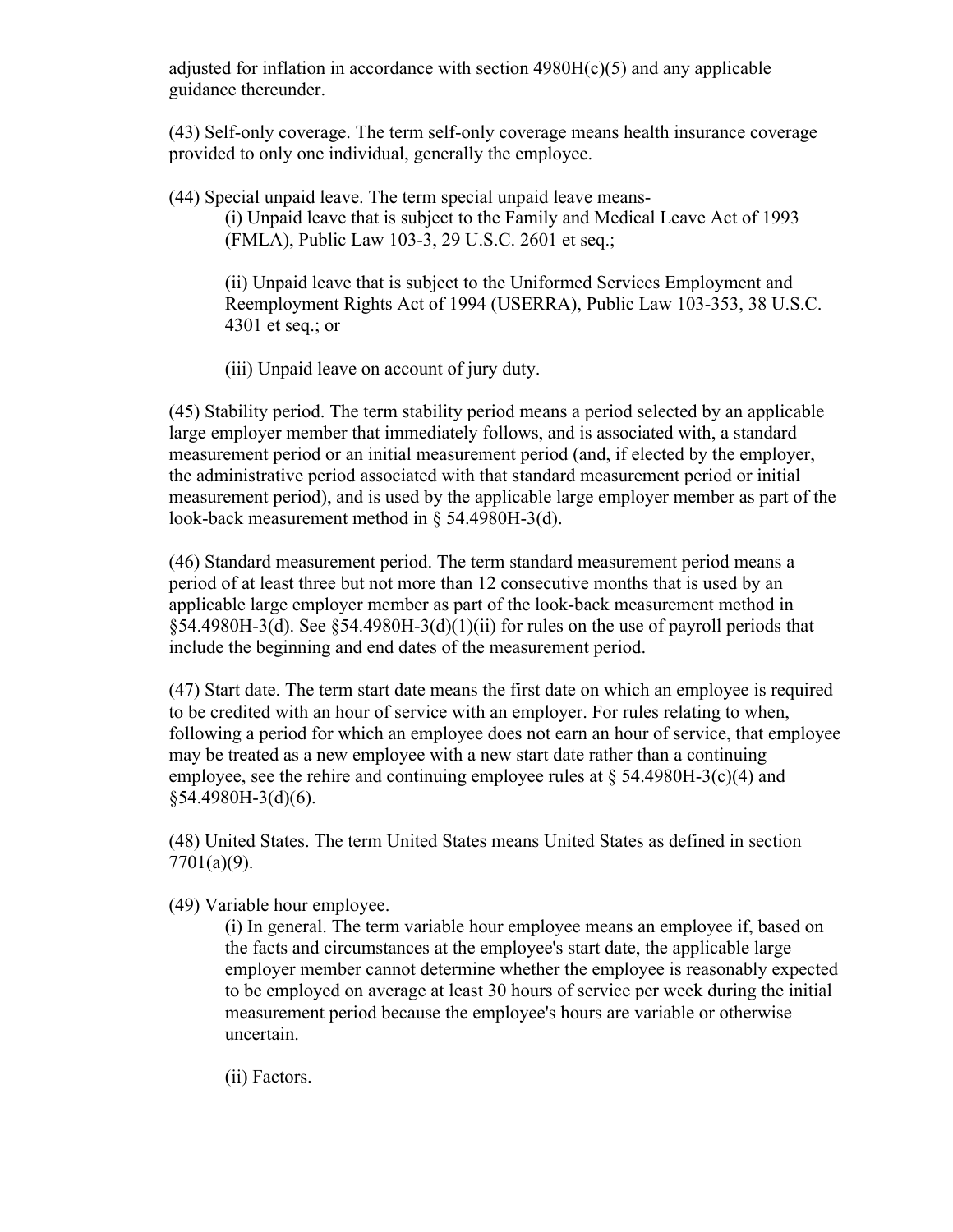(A) In general. Factors to consider in determining whether it can be determined that the employee is reasonably expected to be (or reasonably expected not to be) employed on average at least 30 hours of service per week during the initial measurement period include, but are not limited to, whether the employee is replacing an employee who was a full-time employee or a variable hour employee, the extent to which the hours of service of employees in the same or comparable positions have actually varied above and below an average of 30 hours of service per week during recent measurement periods, and whether the job was advertised, or otherwise communicated to the new employee or otherwise documented (for example, through a contract or job description) as requiring hours of service that would average at least 30 hours of service per week, less than 30 hours of service per week, or may vary above and below an average of 30 hours of service per week. These factors are only relevant for a particular new employee if the employer has no reason to anticipate that the facts and circumstances related to that new employee will be different. In all cases, no single factor is determinative. For purposes of determining whether an employee is a variable hour employee, the applicable large employer member may not take into account the likelihood that the employee may terminate employment with the applicable large employer (including any member of the applicable large employer) before the end of the initial measurement period.

(B) Additional factors for an employee hired by an employer for temporary placement at an unrelated entity. In the case of an individual who, under all the facts and circumstances, is the employee of an entity (referred to solely for purposes of this paragraph (a)(49) as a "temporary staffing firm") that hired such individual for temporary placement at an unrelated entity that is not the common law employer, additional factors to consider to determine whether the employee is reasonably expected to be (or reasonably expected not to be) employed by the temporary staffing firm on average at least 30 hours of service per week during the initial measurement period include, but are not limited to, whether other employees in the same position of employment with the temporary staffing firm, as part of their continuing employment, retain the right to reject temporary placements that the temporary staffing firm offers the employee; typically have periods during which no offer of temporary placement is made; typically are offered temporary placements for differing periods of time; and typically are offered temporary placements that do not extend beyond 13 weeks.

(C) Educational organizations. An employer that is an educational organization cannot take into account the potential for, or likelihood of, an employment break period in determining its expectation of future hours of service.

(iii) Application only for look-back measurement method. The term variable hour employee is used as a category of employees under the look-back measurement method and is not relevant to the monthly measurement method.